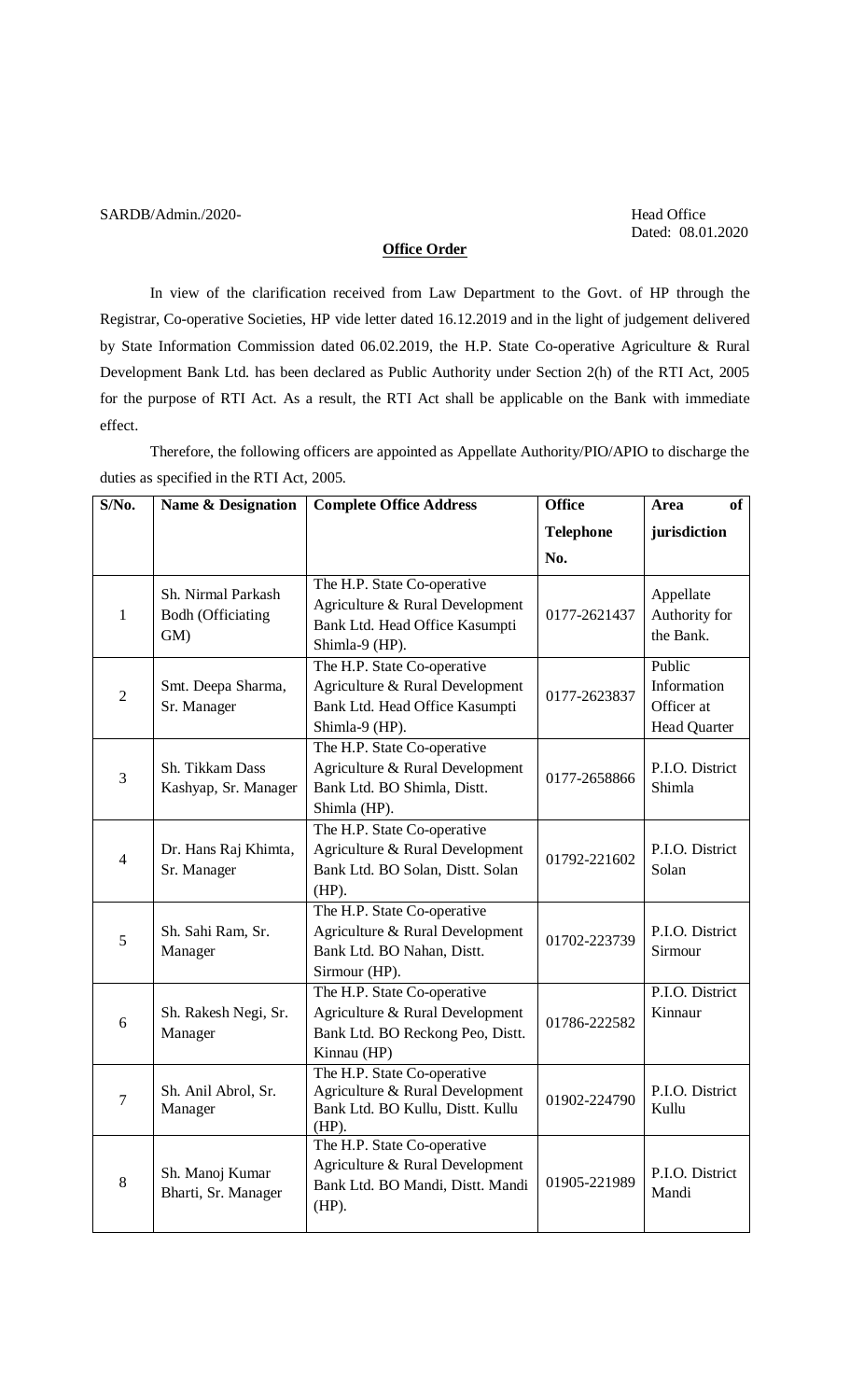|                |                                 | The H.P. State Co-operative                                    |                  |                              |
|----------------|---------------------------------|----------------------------------------------------------------|------------------|------------------------------|
|                | Sh. Jagdish Chand,              | Agriculture & Rural Development                                |                  | P.I.O. District              |
| 9              | Asstt. Manager                  | Bank Ltd. BO Keylong Distt.                                    | 1900-222293      | Lahaul & Spiti               |
|                |                                 | Lahaul & Spiti (HP).                                           |                  |                              |
|                |                                 |                                                                |                  |                              |
|                | Sh. Ramesh Chand,               | The H.P. State Co-operative<br>Agriculture & Rural Development |                  | P.I.O. District              |
| 10             | Asstt. Manager                  | Bank Ltd. BO Bilaspur, Distt.                                  | 01978-223557     | Bilaspur                     |
|                |                                 | Bilaspur (HP).                                                 |                  |                              |
|                |                                 | The H.P. State Co-operative                                    |                  | P.I.O. District              |
|                | Sh. Sardari Lal, Asstt.         | Agriculture & Rural Development                                |                  | Chamba                       |
| 11             | Manager                         | Bank Ltd. BO Chamba, Distt.                                    | 01899-224507     |                              |
|                |                                 | Chamba (HP).                                                   |                  |                              |
|                |                                 | <b>Assistant Public Information Officer</b>                    |                  |                              |
|                |                                 |                                                                |                  |                              |
| S/No.          | <b>Name &amp; Designation</b>   | <b>Complete Office Address</b>                                 | <b>Office</b>    |                              |
|                |                                 |                                                                |                  | Area of                      |
|                |                                 |                                                                | <b>Telephone</b> | jurisdiction                 |
|                |                                 |                                                                | No.              |                              |
|                |                                 | The H.P. State Co-operative                                    |                  |                              |
| 1              | Sh. Kultar Singh, Sr.           | Agriculture & Rural Development                                | 01783-260478     | Asstt. Public<br>Information |
|                | Manager                         | Bank Ltd. BO Chopal, Distt.                                    |                  | Officer                      |
|                |                                 | Shimla (HP).                                                   |                  |                              |
|                |                                 | The H.P. State Co-operative                                    |                  | Asstt. Public                |
| $\overline{2}$ | Sh. Murat Rugta,                | Agriculture & Rural Development                                | 01781-277410     | Information                  |
|                | Asstt. Manager                  | Bank Ltd. BO Chirgaon, Distt.                                  |                  | Officer                      |
|                |                                 | Shimla (HP).                                                   |                  |                              |
|                |                                 | The H.P. State Co-operative                                    |                  | Asstt. Public                |
| 3              | Sh. Brikam Dev,                 | Agriculture & Rural Development                                | 01781-252701     | Information                  |
|                | Manager                         | Bank Ltd. BO Jubbal, Distt.                                    |                  | Officer                      |
|                |                                 | Shimla (HP).<br>The H.P. State Co-operative                    |                  |                              |
|                | Sh. Vivek Chauhan,              | Agriculture & Rural Development                                |                  | Asstt. Public                |
| 4              | Manager                         | Bank Ltd. BO Kotkhai, Distt.                                   | 01783-255533     | Information                  |
|                |                                 | Shimla (HP).                                                   |                  | Officer                      |
|                |                                 | The H.P. State Co-operative                                    |                  |                              |
| 5              |                                 | Agriculture & Rural Development                                |                  | Asstt. Public<br>Information |
|                | Sh. Budhi Prakash               | Bank Ltd. BO Kumarsain, Distt.                                 | 01782-240317     | Officer                      |
|                | Chauhan, Manager                | Shimla (HP).                                                   |                  |                              |
|                |                                 |                                                                |                  |                              |
|                |                                 | The H.P. State Co-operative                                    |                  | Asstt. Public                |
| 6              | Sh. Rajeev Gupta,               | Agriculture & Rural Development                                | 01782-225641     | Information                  |
|                | Manager                         | Bank Ltd. BO Nankhari, Distt.                                  |                  | Officer                      |
|                |                                 | Shimla (HP).                                                   |                  |                              |
|                |                                 | The H.P. State Co-operative                                    |                  | Asstt. Public                |
| $\overline{7}$ | Sh. Gopal Chand,                | Agriculture & Rural Development                                | 01781-240757     | Information                  |
|                | Manager                         | Bank Ltd. BO Rohru, Distt.<br>Shimla (HP).                     |                  | Officer                      |
|                |                                 | The H.P. State Co-operative                                    |                  |                              |
|                |                                 | Agriculture & Rural Development                                |                  | Asstt. Public                |
| 8              | Sh. Roop Lal, Asstt.<br>Manager | Bank Ltd. BO Rampur, Distt.                                    | 01782-233523     | Information                  |
|                |                                 | Shimla (HP).                                                   |                  | Officer                      |
|                |                                 | The H.P. State Co-operative                                    |                  |                              |
|                | Sh, Ramesh Thakur,              | Agriculture & Rural Development                                |                  | Asstt. Public                |
| 9              | Manager                         | Bank Ltd. BO Theog, Distt.                                     | 01783-238517     | Information                  |
|                |                                 | Shimla (HP).                                                   |                  | Officer                      |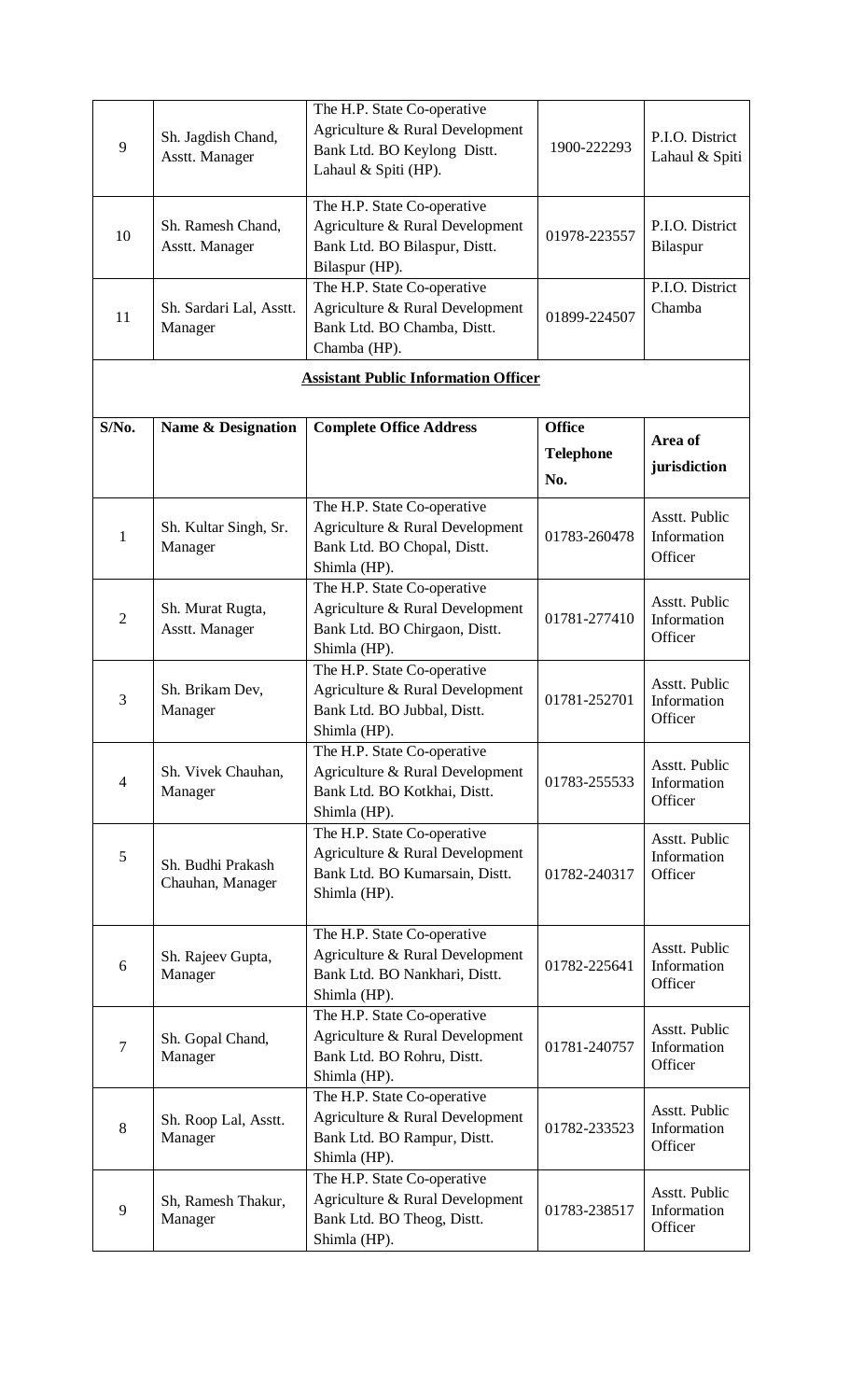| 10 | Sh. Rajesh Kumar,<br>Manager           | The H.P. State Co-operative<br>Agriculture & Rural Development<br>Bank Ltd. BO Arki, Distt. Solan<br>$(HP)$ .                                | 01796-220371 | Asstt. Public<br>Information<br>Officer |
|----|----------------------------------------|----------------------------------------------------------------------------------------------------------------------------------------------|--------------|-----------------------------------------|
| 11 | Sh. Surya Prakash,<br>Manager          | The H.P. State Co-operative<br>Agriculture & Rural Development<br>Bank Ltd. BO Chandi, Distt. Solan<br>$(HP)$ .                              | 01792-278435 | Asstt. Public<br>Information<br>Officer |
| 12 | Sh. Krishan Chand,<br>Asstt. Manager   | The H.P. State Co-operative<br>Agriculture & Rural Development<br>Bank Ltd. BO Ghumarwin, Distt.<br>Bilaspur (HP).                           | 01978-255105 | Asstt. Public<br>Information<br>Officer |
| 13 | Sh. Narveer Thakur,<br>Sr. Manager     | The H.P. State Co-operative<br>Agriculture & Rural Development<br>Bank Ltd. BO Jhandutta, Distt.<br>Bilaspur (HP).                           | 01978-272761 | Asstt. Public<br>Information<br>Officer |
| 14 | Sh. Rajesh Sharma,<br>Sr. Manager      | The H.P. State Co-operative<br>Agriculture & Rural Development<br>Bank Ltd. BO Nalagarh, Distt.<br>Solan (HP).                               | 01795-222276 | Asstt. Public<br>Information<br>Officer |
| 15 | Sh. Prakash Chauhan,<br>Asstt. Manager | The H.P. State Co-operative<br>Agriculture & Rural Development<br>Bank Ltd. BO Rajgarh, Distt.<br>Sirmour (HP).                              | 01799-221088 | Asstt. Public<br>Information<br>Officer |
| 16 | Sh. N.D. Negi,<br>Manager              | The H.P. State Co-operative<br>Agriculture & Rural Development<br>Bank Ltd. BO Paonta, Distt.<br>Sirmour (HP).                               | 01704-222425 | Asstt. Public<br>Information<br>Officer |
| 17 | Sh. Dhale Ram, Rec.<br>Sup.            | <b>State</b><br>Co-operative<br>The<br>H.P.<br>Agriculture & Rural Development<br>Bank Ltd. BO Banjar, Distt. Kullu<br>$(HP)$ .              | 01903-221659 | Asstt. Public<br>Information<br>Officer |
| 18 | Smt. Susheela Negi,<br>Manager         | The<br>H.P.<br><b>State</b><br>Co-operative<br>Agriculture & Rural Development<br>Bank Ltd.<br><b>BO</b><br>Distt.<br>Pooh,<br>Kinnaur (HP). | 01786-232743 | Asstt. Public<br>Information<br>Officer |
| 19 | Sh. Sanjeev Kumar,<br>Asstt. Manager   | <b>State</b><br>H.P.<br>Co-operative<br>The<br>Agriculture & Rural Development<br>Bank Ltd. BO Joginder Nagar,<br>Distt. Mandi (HP).         | 01908-224044 | Asstt. Public<br>Information<br>Officer |
| 20 | Sh. Sardari Lal, Asstt.<br>Manager     | H.P.<br>State<br>The<br>Co-operative<br>Agriculture & Rural Development<br>Bank Ltd. BO Chowari, Distt.<br>Chamba (HP).                      | 01899-266739 | Asstt. Public<br>Information<br>Officer |
| 21 | Sh. Sum Karan,<br>Manager              | H.P.<br><b>State</b><br>The<br>Co-operative<br>Agriculture & Rural Development<br>Bank Ltd. BO Karsog, Distt,<br>Mandi (HP).                 | 01907-222698 | Asstt. Public<br>Information<br>Officer |
| 22 | Smt. Suresh Kumari,<br>Manager         | <b>State</b><br>H.P.<br>The<br>Co-operative<br>Agriculture & Rural Development<br>Bank Ltd. BO Sunder Nagar, Distt.<br>Mandi (HP).           | 01907-265111 | Asstt. Public<br>Information<br>Officer |
| 23 | Sh. Rakesh Pathania,<br>Rec. Sup.      | The<br>H.P.<br>State<br>Co-operative<br>Agriculture & Rural Development<br>Bank Ltd. BO Sarkaghat, Distt.<br>Mandi (HP).                     | 01905-230236 | Asstt. Public<br>Information<br>Officer |
| 24 | Sh. Kashmir Singh,<br>Asstt. Manager   | H.P.<br>State<br>Co-operative<br>The<br>Agriculture & Rural Development<br>Ltd. BO Thunag, Distt,<br>Bank<br>Mandi (HP).                     | 01907-257656 | Asstt. Public<br>Information<br>Officer |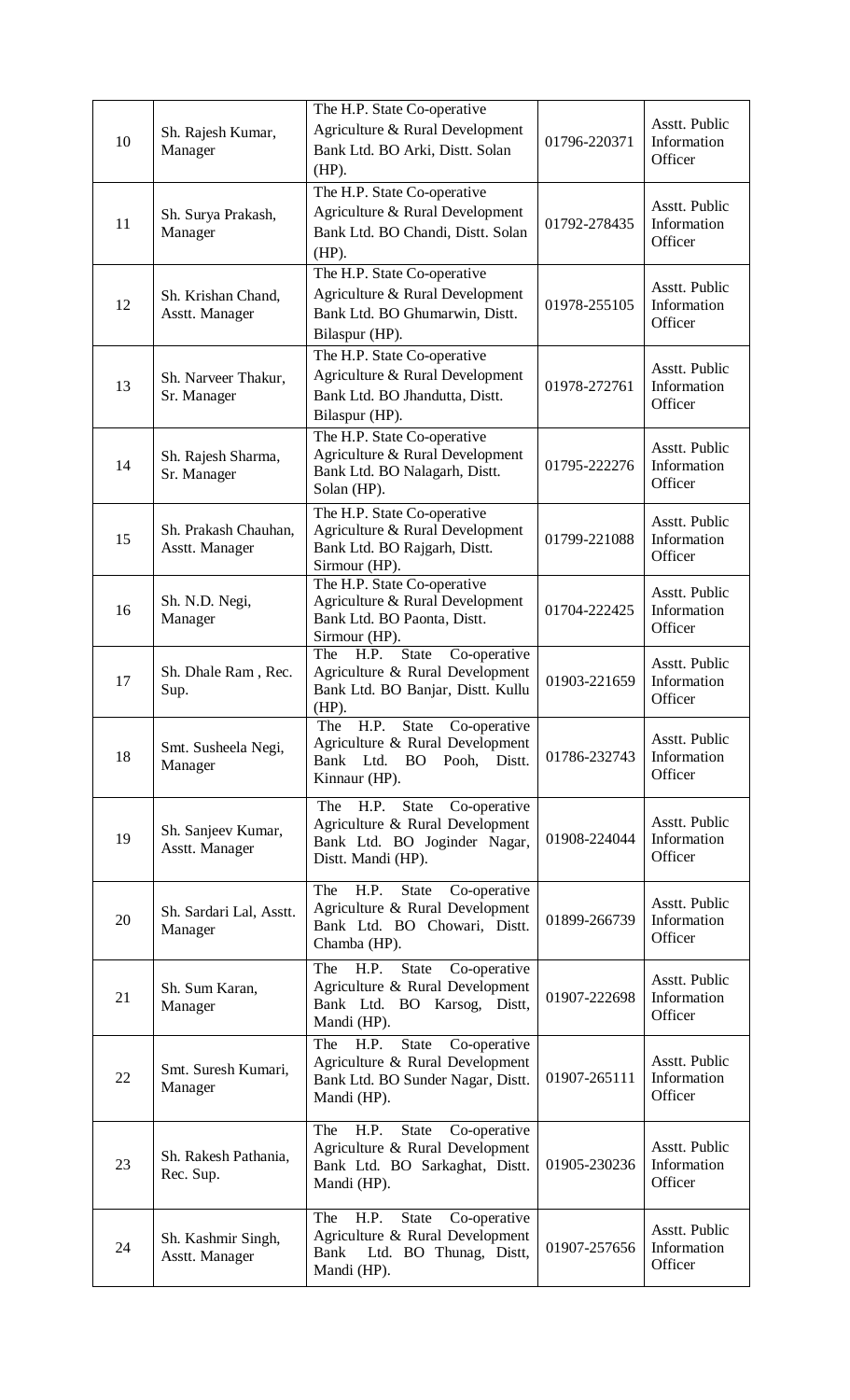| 25 | Sh. Rajinder Singh<br>Mista, Asstt. Manager | The<br>H.P.<br>State<br>Co-operative<br>Agriculture & Rural Development<br>Bank Ltd. BO Nerwa, Distt.<br>Shimla (HP).                          | 01783-264675 | Asstt. Public<br>Information<br>Officer |
|----|---------------------------------------------|------------------------------------------------------------------------------------------------------------------------------------------------|--------------|-----------------------------------------|
| 26 | Sh. Ashwani Kumar,<br>Asstt. Manager        | The<br>H.P.<br><b>State</b><br>Co-operative<br>Agriculture & Rural Development<br>Bank Ltd. BO Sunni, Distt, Shimla<br>$(HP)$ .                | 0177-2786922 | Asstt. Public<br>Information<br>Officer |
| 27 | Sh. Neema Dorje,<br>Asstt. Manager          | H.P.<br>The<br><b>State</b><br>Co-operative<br>Agriculture & Rural Development<br>Bank Ltd. BO<br>Sangla,<br>Distt,<br>Kinnaur (HP).           | 01786-242242 | Asstt. Public<br>Information<br>Officer |
| 28 | Sh. Sahi Ram, Sr.<br>Manager                | <b>State</b><br>Co-operative<br>The<br>H.P.<br>Agriculture & Rural Development<br>Bank Ltd. BO. Dadahu, Distt.<br>Sirmour (HP).                | 01702-267739 | Asstt. Public<br>Information<br>Officer |
| 29 | Sh. Ajay Dharmaik,<br>Asstt. Manager        | <b>State</b><br>The<br>Co-operative<br>H.P.<br>Agriculture & Rural Development<br>Bank Ltd. BO Sarahan, Distt.<br>Sirmour (HP).                | 01799-236006 | Asstt. Public<br>Information<br>Officer |
| 30 | Sh. Rajinder Singh,<br>Asstt. Manager       | State<br>The<br>H.P.<br>Co-operative<br>Agriculture & Rural Development<br>Bank Ltd. BO<br>Shillai, Distt.<br>Sirmour (HP).                    | 01704-278594 | Asstt. Public<br>Information<br>Officer |
| 31 | Sh. Dhyan Singh,<br>Manager                 | State<br>Co-operative<br>The<br>H.P.<br>Agriculture & Rural Development<br><b>Bank</b><br>Ltd.<br>Namhol,<br><b>BO</b><br>Distt.Bilaspur (HP). | 01978-240010 | Asstt. Public<br>Information<br>Officer |
| 32 | Sh. Subhash Chand,<br>Asstt. Manager        | The<br>State<br>H.P.<br>Co-operative<br>Agriculture & Rural Development<br>Bank Ltd. BO Gohar, Distt. Mandi<br>$(HP)$ .                        | 01907-250302 | Asstt. Public<br>Information<br>Officer |
| 33 | Sh. Moti Lal. Asstt.<br>Manager             | H.P.<br><b>State</b><br>Co-operative<br>The<br>Agriculture & Rural Development<br>Bank Ltd. BO Anni, Distt. Kullu<br>$(HP)$ .                  | 01904-253960 | Asstt. Public<br>Information<br>Officer |
| 34 | Sh. Sanjeev Kumar,<br>Asstt. Manager        | H.P.<br><b>State</b><br>The<br>Co-operative<br>Agriculture & Rural Development<br>Bank Ltd. BO Padhar, Distt,<br>Mandi (HP).                   | 01908-260700 | Asstt. Public<br>Information<br>Officer |
| 35 | Sh. Hardyal Singh,<br>Asstt. Manager        | H.P.<br><b>State</b><br>The<br>Co-operative<br>Agriculture & Rural Development<br>Bank Ltd. BO Kotli, Distt. Mandi<br>$(HP)$ .                 | 01905-281189 | Asstt. Public<br>Information<br>Officer |
| 36 | Sh. Jagdish Chand,<br>Asstt. Manager        | H.P.<br><b>State</b><br>Co-operative<br>The<br>Agriculture & Rural Development<br>Bank Ltd. BO Manali, Kullu (HP).                             | 01902-251790 | Asstt. Public<br>Information<br>Officer |
| 37 | Sh. Rajesh Kumar,<br>Manager                | The<br>H.P.<br><b>State</b><br>Co-operative<br>Agriculture & Rural Development<br>Bank Ltd. BO Kandaghat, Distt.<br>Solan (HP).                | 01792-256602 | Asstt. Public<br>Information<br>Officer |
| 38 | Sh. Sardari Lal, Asstt.<br>Manager          | The<br>H.P.<br><b>State</b><br>Co-operative<br>Agriculture & Rural Development<br>Bank Ltd. BO Banikhet, Distt.<br>Chamba (HP).                | 01899-254739 | Asstt. Public<br>Information<br>Officer |
| 39 | Sh. Sardari Lal, Asstt.<br>Manager          | <b>State</b><br>The<br>H.P.<br>Co-operative<br>Agriculture & Rural Development<br>Bank Ltd. BO Bharmour, Distt.<br>Chamba (HP).                | 01895-225128 | Asstt. Public<br>Information<br>Officer |
| 40 | Sh. Nikka Ram, Rec.<br>Sup.                 | <b>State</b><br>The<br>Co-operative<br>H.P.<br>Agriculture & Rural Development<br>Bank Ltd. BO Swarghat, Distt.<br>Bilaspur (HP).              | 01978-284031 | Asstt. Public<br>Information<br>Officer |